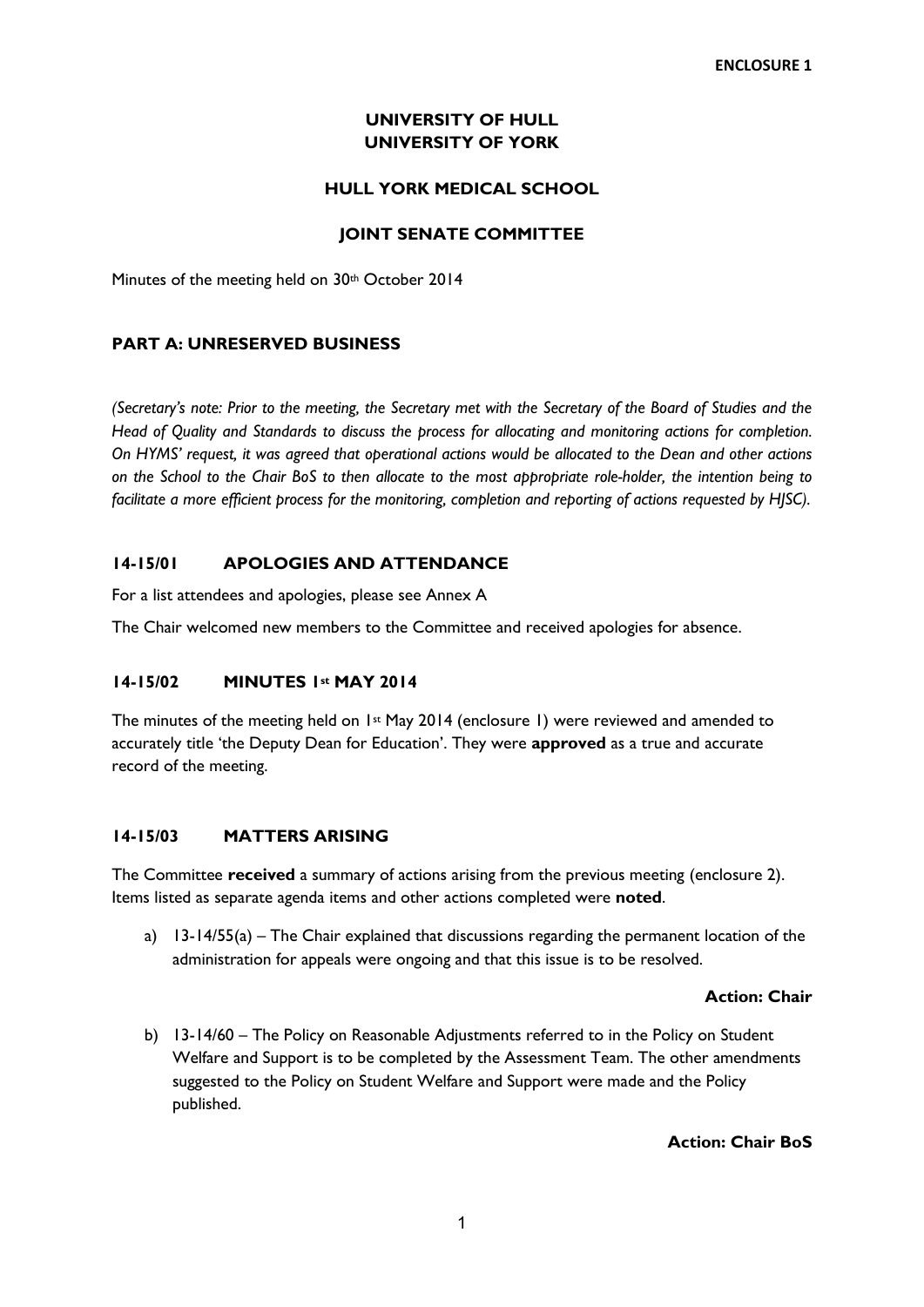- c) 13-14/62(c) The Head of Quality and Standards and Secretary have discussed the process of reporting the external examiners reports as part of the APR (14-15/14 refers). This action was closed.
- d) 13-14/64 The Dean apologised for the non-submission of an updated report on Five-year Trends in Applications and Admissions. The Management Board had agreed this needed further work and a full report would be submitted to HJSC at its January meeting.

### **Action: Dean**

# **14-15/04 TO APPROVE THE MEMBERSHIP AND ANNUAL CYCLE OF BUSINESS AND TO REVIEW THE TERMS OF REFERENCE OF THE COMMITTEE**

a) The Chair explained that the membership summarised in enclosure 3a was in line with that agreed previously (M13-14/55 refers). The Committee **approved** the Chair's request to add The Academic Coordinator for the Sciences (York) to the 'in attendance' membership as an appropriate appointment in the context of York's senior management structures. Mr Brooks informed the Committee that the HUU Faculty Coordinator position was vacant but that an election would be held imminently. The Committee **noted** that the timings of the meetings could be prohibitive for an on-placement student to attend, as was previously discussed. The Dean assured the Committee that HYMS would assist a student representative to attend the meetings from a placement site or to 'call in' via the available tele-/video-conferencing facilities (M13-14/E6 refers). The Dean also offered to discuss HJSC participation with any newly-elected HUU Faculty Coordinator.

The membership will be published on the HJSC webpage, with appropriate terms of office.

### **Action: Secretary**

b) The Terms of Reference were **received** (enclosure 3a) as reproduced from those listed in the Memorandum of Agreement for the governance of HYMS. It was **noted** that ToR 12 referring to Honorary appointments is out of date following the approval of a new Code of Practice on Award of Honorary and Visiting Titles at HYMS (M13-14/61 refers). This would be raised by the Chair with the Joint Board. It was also **noted** that the reporting of research activity in HYMS to HJSC was unclear (M13-14/5 refers) and that ongoing HYMS activity to revise organisational and governance structures might further impact on this ToR.

### **Action: Chair**

*(Secretary's note: the Secretary of the HYMS Joint Board confirmed 17/11/14 that the Joint Board revised ToR 12 (ToR 3.4(l) in the Memorandum of Agreement) at its meeting 25/06/2014. Minute 13 of the Joint Board meeting refers. The Secretary HJSC updated the term on the HJSC webpage).* 

c) The committee **approved** the annual cycle of business (enclosure 3b).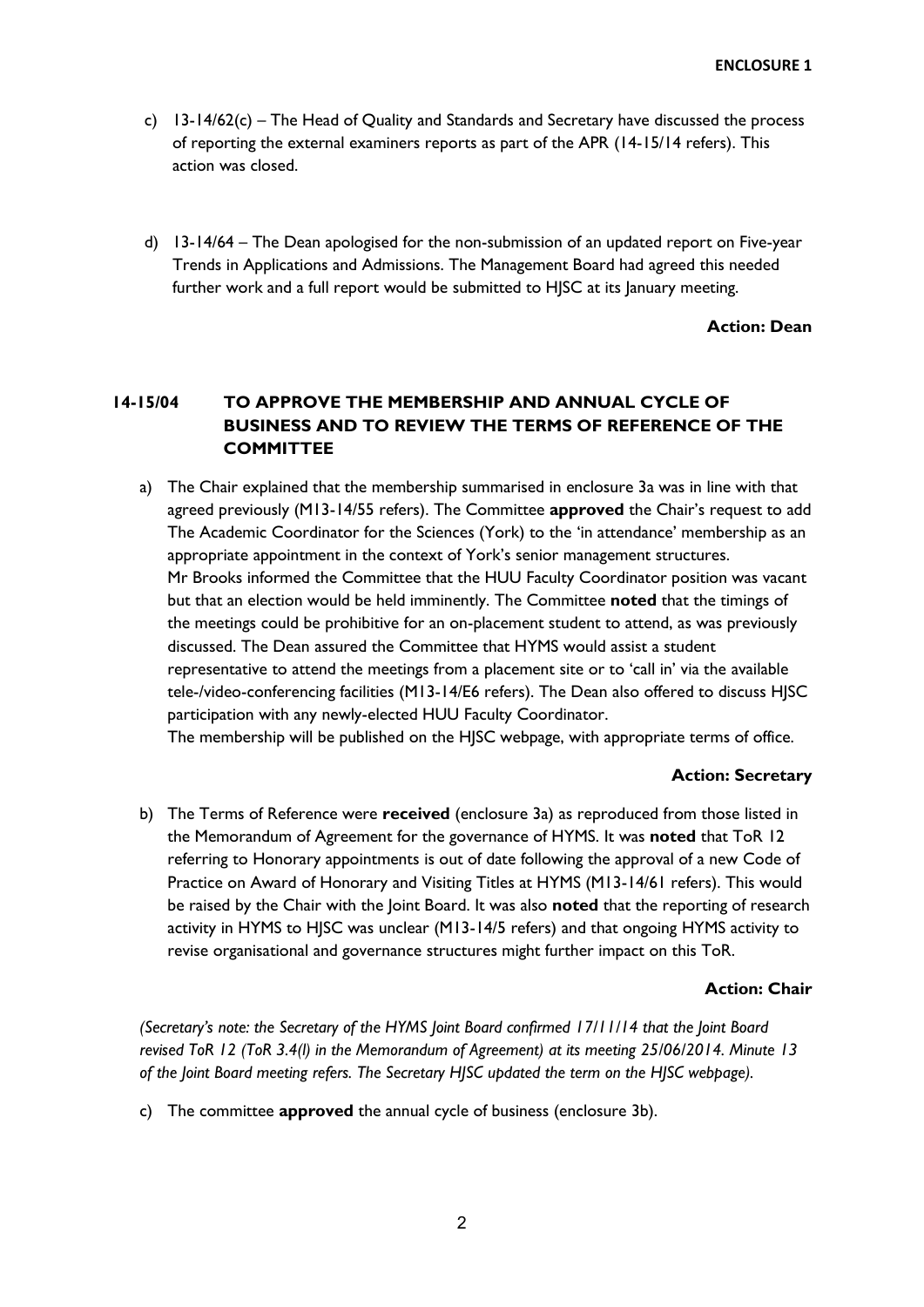## **14-15/05 TO RECEIVE AN ORAL UPDATE FROM THE CHAIR**

The Chair had no additional activity to report that was not to be covered elsewhere in the agenda.

## **14-15/06 TO CONSIDER MATTERS RAISED BY STUDENT REPRESENTATIVES**

Ms Horvatic and Mr Offer did not have matters to bring to the Committee's attention.

Mr Brooks informed the Committee that HUU had received a number of recent requests for financial support from HYMS students, including the provision of food parcels. This was particularly in the context of students' struggling to meet the costs of travelling to clinical placements. The Committee discussed the availability of hardship funds to HYMS students and of whether such assistance is publicised sufficiently.

Professor Bennett informed the Committee that HYMS has a limited fund to support students with travel costs and that different placements are organised as far as possible to ensure a balance of expensive and less expensive travel requirements. It was further **noted** that HYMS does not have its own general hardship funds and that students are directed to those available through the Universities. Furthermore, it was acknowledged that financial needs can become more acute for medical students if they enter the MBBS as graduates with existing debts and reduced access to student finance. The Committee **noted** that HYMS can write references for students applying to charitable funds that support students and can provide information on such trusts.

The Dean asked Mr Brooks to provide him with more detailed information about recent cases, and to discuss what assistance HYMS is able to offer and how it can help students source financial support.

### **Action: Mr Brooks**

### **14-15/07 TO RECEIVE A WRITTEN REPORT FROM THE DEAN**

The Dean introduced his report (enclosure 4). (Several points were expanded further in 14-15/12). The Dean highlighted the financial considerations, which though not within the HJSC remit, had been included to contextualise the future parameters for teaching and learning. The Dean explained that the School would be in a state of transition for the next two years in terms of its organisational and management structures, with the ultimate aim of becoming more efficient. A major review of professional staff will be completed in early 2015. There is also continued progress to address issues raised in previous National Student Surveys, as evinced in the 2015 results. The Dean added that smoothly implementing the new MBBS curriculum will also be a major challenge.

The Dean explained that the new Academy of Primary Care, to be led by Dr David Pearson, would strengthen the teaching of primary care medicine as part of the MBBS programme, assist in the promotion of primary care career pathways to MBBS graduates, and develop primary care as a HYMS research focus. Furthermore, the Academy offered opportunities to expand postgraduate/ CPD programmes, particularly the number of students completing an MD in primary care research. The Dean confirmed the position of Deputy Dean for Education would not be replaced.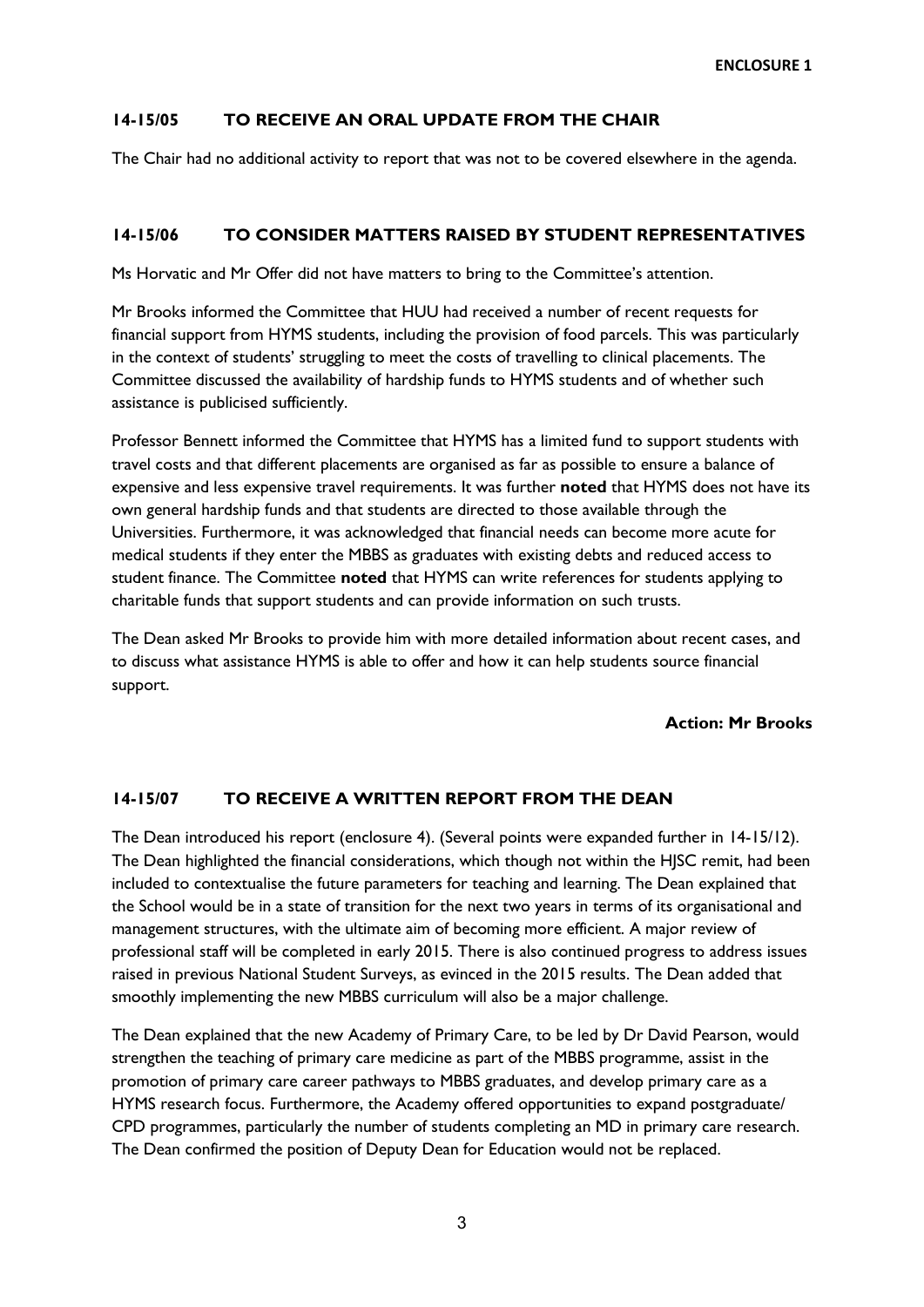The Committee **discussed** the reported MBBS failure rate for progression to year 2. The Dean outlined the thorough review process to enable the School to understand the contributing factors. It was **noted** that a number of those students that failed to progress had difficulties in the Life Sciences theme, the teaching and assessment of which was a particular focus of review.

A possible factor suggested was the support provided by PBL facilitators and their level of observance of students struggling to keep up. Dr Hardman informed the Committee of her ongoing research into students' experiences of PBL. The initial findings suggest year 1 students' difficulties adjusting to the PBL model, but enjoyment of and achievement from it by year 2. Though acclimatisation to PBL might influence some students' progression, the Dean did not feel that it was influential for this particular cohort.

With regard to the review of student representation on the Management Board, the Dean explained that the Students' Unions would be involved and that students themselves had made the initial request as an extension of their representation on other HYMS fora.

The Dean offered to share with HJSC a new organisational structure for information at its next meeting and to present illustrations of further structural changes as they were confirmed.

### **Action: Dean**

# **14-15/08 TO CONSIDER AND APPROVE A PROPOSAL TO INTRODUCE THE MSC IN HEALTH PROFESSIONS EDUCATION**

Dr Gabrielle Finn, Programme Director, joined the meeting to speak to this item (enclosure 5). Dr Finn explained the rationale for the programme, namely that: the PGCME was in its fifth year and that graduates regularly enquired about progression opportunities to PGDip and Masters level, the School saw this as an attractive development in the market and that increasing diversity in the PGCME cohort suggested the value of greater disciplinary breadth.

The programme would be available as blended-learning and distance learning part-time routes, as the current PGCME has been. The future intention is also to offer a one-year full-time route to suit the needs of intercalating students and professional learners.

Dr Finn informed members that she had discussed with York's Department of Health Sciences how HYMS students could access a greater range of optional research modules and quid pro quo how DoHS students might access HYMS' leadership modules. Discussions with the Hull Faculty of Health and Social Care about similar initiatives were much less developed, but might progress in the future.

The committee broadly supported the proposal, but raised a number of specific queries and suggestions for consideration:

- The committee suggested that the module 'Research Methods in Health Professions Education' was reviewed to consider whether:
	- $\circ$  it suitably balanced instruction in both research methods and approaches to educational research, and thus, whether the title could be changed to better reflect the module aims and content;
	- o whether there was undue repetition in content or sufficient range of content.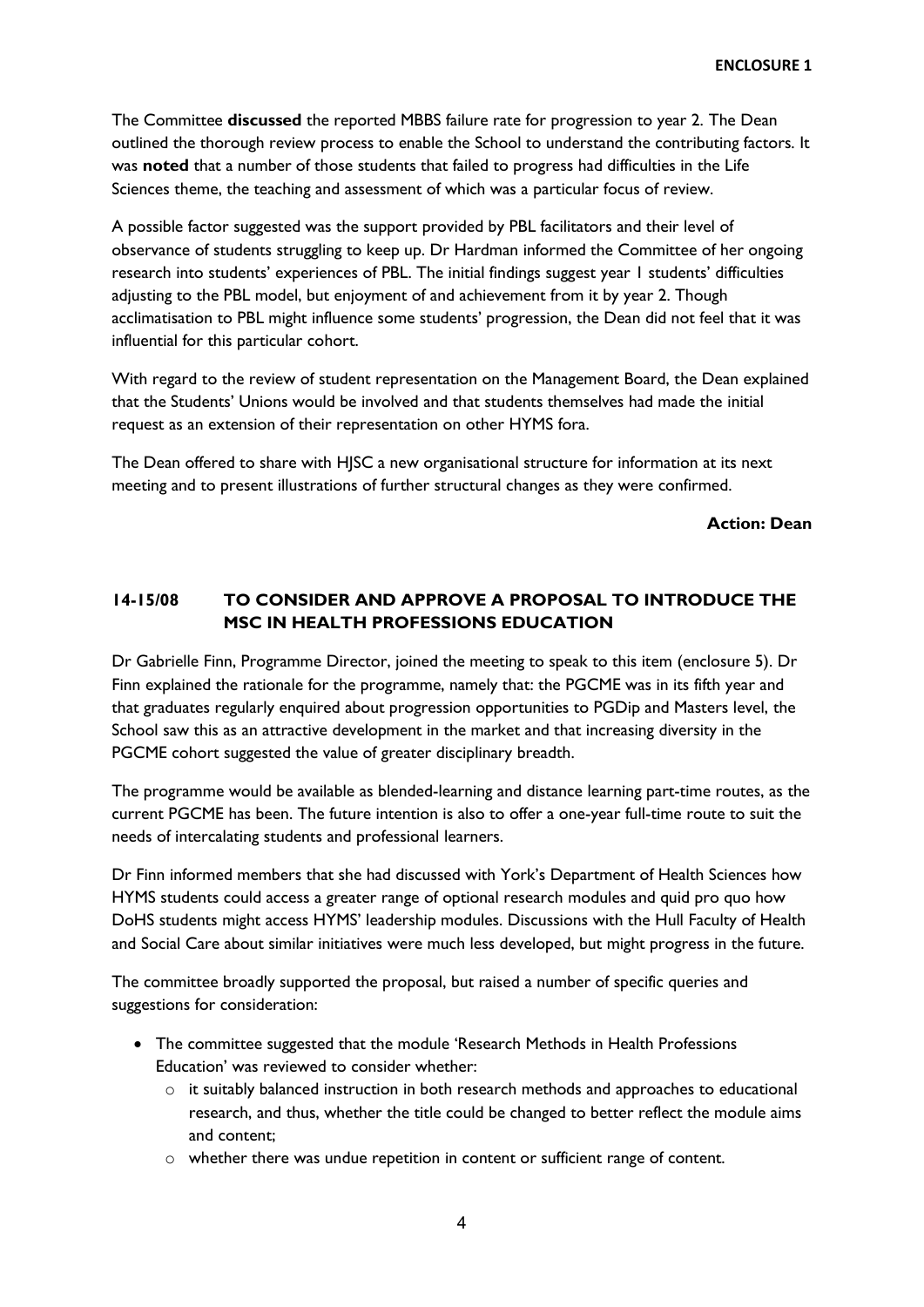- That the programme team remain mindful of the external reviewers' comments on the projections for progression through to masters level.
- That care be taken to develop a sense of identity and community amongst the student body as a greater range of health professionals join the programme, and similarly, to ensure that distance learning students are included and given the same standard of delivery.
- That the programme team remain mindful of the complexities of distance learning provision and develop materials that provide engaging and challenging content.

The programme director agreed to review the programme in the light of the Committee's feedback and the Committee **approved** the proposal. Approval was not contingent on the revision of the Research Methods module, but the Chair requested an update of revisions made in due course.

## **Action: Chair BoS**

# **14-15/09 TO CONSIDER AND APPROVE A REVISED CODE OF PRACTICE ON ACADEMIC AND FITNESS TO PRACTISE APPEALS**

The Chair explained that academic appeals were one of his key responsibilities. Consequently, he had requested a discussion with the Secretary and Head of Quality and Standards prior to the meeting to be appraised on developments since the Code was last considered by HJSC and enclosure 6 submitted. The discussion had considered the revisions suggested by a lawyer commissioned to advise on the probity of the draft. The result of this meeting was that the Head of Quality and Standards prepared an addendum to enclosure 6 which was forwarded to members ahead of the HJSC meeting. The Chair further asked that the Committee consider only parts of the addendum which he then specified, along with enclosure 6, in reaching its decision as to whether or not to approve the Code.

The Head of Quality and Standards and the rest of the Committee **agreed** with the Chair's suggestion. The Head of Quality and Standards outlined the process of consultation and review that has taken place following feedback on the shortcomings of the June 2012 Code of Practice and that has resulted in the proposal to HJSC.

The consultative and drafting processes were complimented, and the Dean thanked those involved in the development of the proposal for their work.

The committee discussed a number of points and was particularly concerned to ensure that the Code was unambiguous and procedurally sound in relation to the credentials of the supporter a student could bring to the hearing. It was **agreed** that the Code would clearly state that a supporter could not be a legal representative, as worded in section 4.3.

The Code of Practice was **approved** subject to the following:

- Section 5.1 remains as in enclosure 6;
- Section 6.4 of enclosure 6 is deleted as proposed in the addendum;
- Section 11.3 be amended as proposed in the addendum;
- Section 12.2 be amended as proposed in the addendum;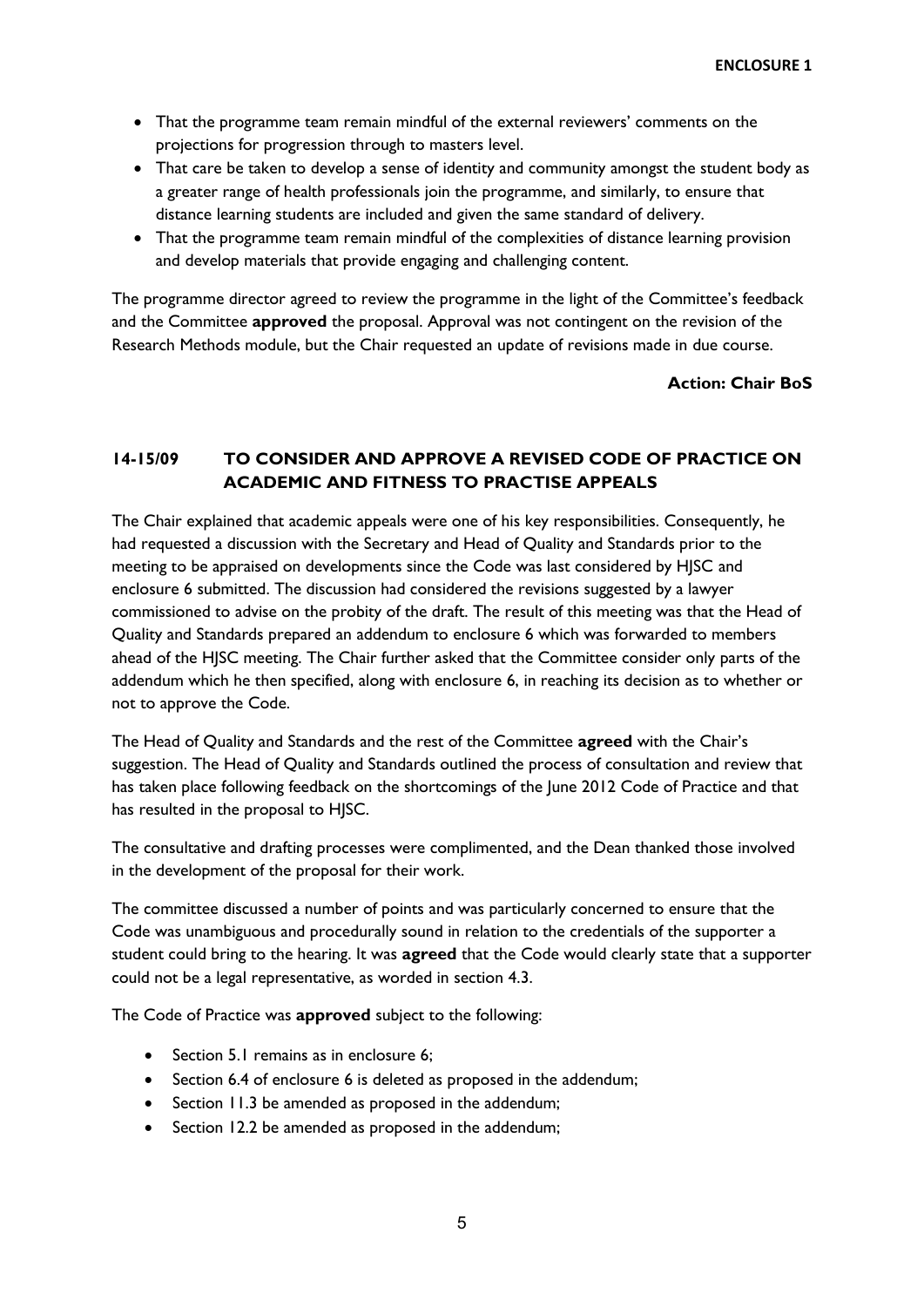- Section 13 be amended as in the addendum, but the proposed revision to read: 'The Appeal Committee will be empowered to call any witness or other person whom it deems qualified to provide relevant evidence.'
- Section 13.1.2 be amended as proposed in the addendum;
- Section 14.4 be amended as proposed in the addendum;
- Section 15 be amended as proposed in the addendum;
- Section 15.1 be amended as proposed in the addendum, but the proposed revision to read: 'The supporter is permitted to speak on the student's behalf but in accordance with Section 15.5. the student will be required to answer any questions put to them and to provide information directly as required by the Appeal Committee.'
- Section 15.2 is made clearer to show the students' entitlement to be accompanied by a second academic supporter in addition to the supporter referred to in 15.1;
- Section 16.3.5 be amended as proposed in the addendum;
- Housekeeping changes listed in the addendum to be made;
- Section 17 is revised to make clearer the process by which the student can request a review of decisions made at different stages of the appeal (and which is more clearly explained in the summary flowchart).

Final sign off following the amendments above would be by Chair's Action.

In addition, it was noted that the new Code should be implemented *as soon as practicable* and that this publication should be accompanied by clear information to students, appraising them of: how and why the Code has been revised, where to find the Code and how to submit an appeal. It was **agreed** that the latter point should be achieved by means of a clear, student-friendly guide on how to prepare an appeal, what information and evidence was required and how an appeal would be investigated. The aim of the guidance would be to allay students' concerns at what information they would need to submit and reduce confusion resulting from students making direct requests to HYMS staff outwith the investigating officer's investigation.

## **Action: Chair BoS**

*(Secretary's note: The Head of Quality and Standards made the requested changes which were approved by Chair's Action on 11/11/2014, with the additional amendment that the paragraph on the panel being able to call witnesses moves from 13.1.3 to be a new section 15.5.: "The Appeal Committee will be empowered to call any witness or other person whom it deems qualified to provide expert advice.")*

# **14-15/10 TO CONSIDER AND APPROVE THE PERIODIC REVIEW OF HYMS CONDUCTED BY UoH (JUNE 2014)**

Mr Dandy introduced the periodic review report and action plan (enclosure 7), noting that the panel recognised the context of change and improvement in which HYMS has been operating. The panel sought to endorse positive steps and recommend further actions in this context of ongoing improvement. It was noted that a working group will be established involving colleagues at the Universities and HYMS in order to address the recommendation that HYMS students' access to support services is reviewed and improved.

The Dean thanked the review panel for their contributions. He also informed the Committee that Hull are reviewing their process for periodic reviews which York and HYMS would need to be mindful of in the future to avoid repetition or contradictory processes.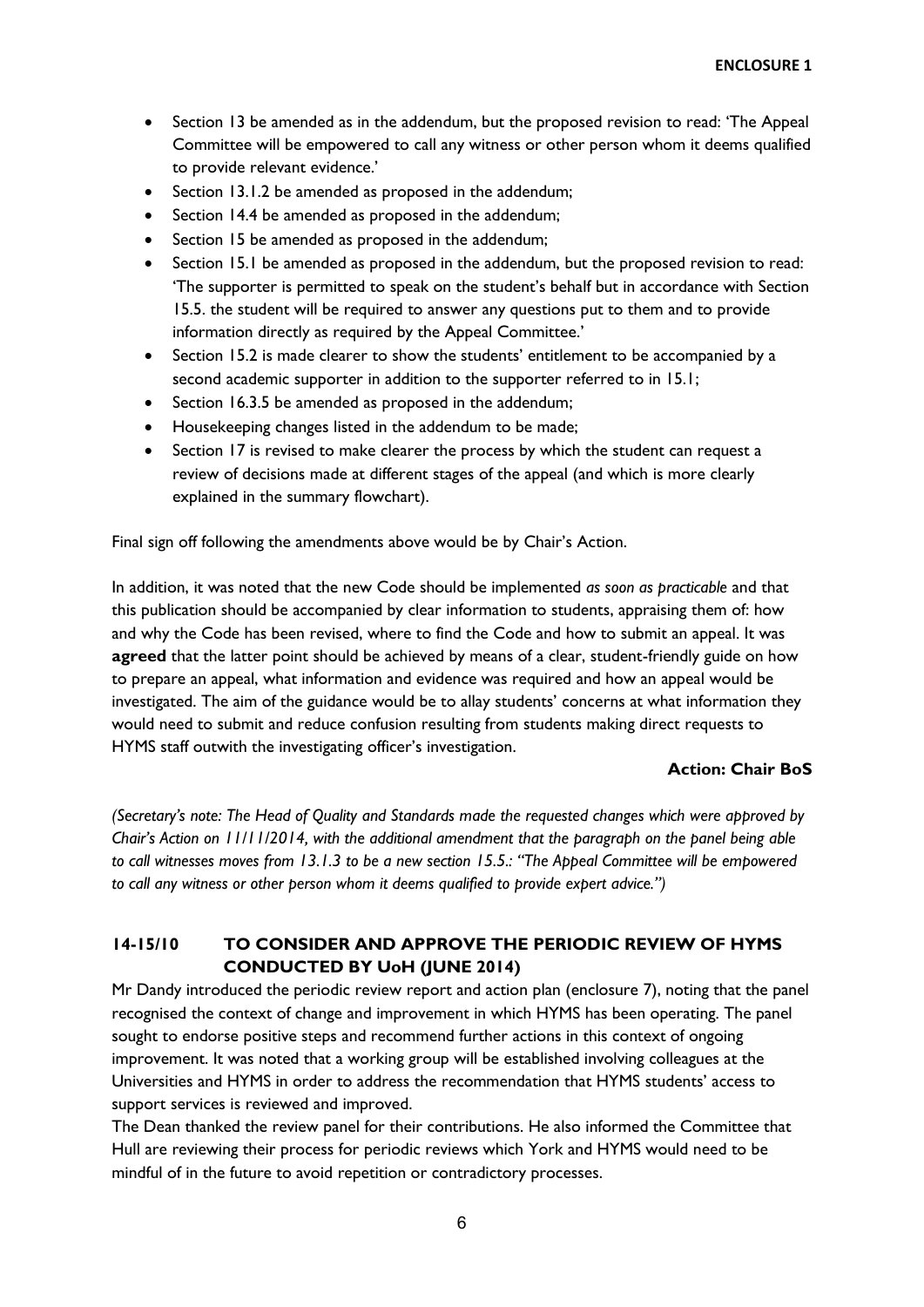The Chair **noted** that UTC (York) and ULTAC (Hull) have both positively received the report and action plan. On the basis of the discussion, the Committee **approved** the report and action plan.

# **14-15/11 TO CONSIDER THE NSS AND PTES REPORTS AND TO CONSIDER THE ARRANGEMENTS FOR PRES 2015**

The Committee received the National Student Survey (enclosure 8a) and Postgraduate Taught Experience Survey Results (enclosure 8b). The low PTES overall satisfaction score, in comparison with York departments was **noted**, as was the very small number of respondents that made it difficult to draw inferences from the results.

The Committee **noted** the improvements in the NSS results. Mr Brooks highlighted the improved score in student satisfaction for the students' union and the Dean added that the School has been encouraging greater links between HYMS students and the students' unions.

The Committee was informed that discussions are ongoing between the School and the Universities to plan the Postgraduate Research Experience Survey for 2015, which is intended to be led by Hull. Further information will be reported at future meetings.

## **14-15/12 TO CONSIDER THE DRAFT STRATEGY FOR HYMS**

The Dean introduced a draft strategy for HYMS (enclosure 9), which would be complemented by an action plan and key performance indicators that have not yet been sufficiently developed. The Committee was informed that the strategy aims to articulate future priorities and values for the School and to promote organisational and cultural changes that address challenges HYMS has been experiencing. The strategy is also intended to direct the School's research focus to ensure efficient targeting of limited resources.

The Dean explained that external drivers are also a need to develop more clinical academics nationally and to reduce primary care deficits in East Yorkshire. It was hoped that the strategy would reenergise HYMS to respond to local healthcare priorities, which was one of its founding principles. The Committee **endorsed** the strategy with the suggestion that students were included more where appropriate in the summary articulation of the HYMS vision.

# **14-15/13 TO CONSIDER AND APPROVE THE QUALITY MONITORING AND ENHANCEMENT STRATEGY**

The Head of Quality and Standards introduced the quality strategy (enclosure 10). The Committee discussed the need to strike the right balance between a narrow focus on monitoring and enhancing the academic quality and more broadly locating attention on academic quality within the overall student experience. The Committee **approved** the strategy subject to the following amendments or further considerations:

- Page 2 first paragraph refer to the HJSC having overall oversight for quality assurance;
- Page 4 diagram consider the addition of 'student representation' as a dimension and whether the central box should read 'HYMS student academic experience';
- Page 4 Substitute PGCME for the newly approved MSc Health Professions Education.

## **Action: Chair BoS**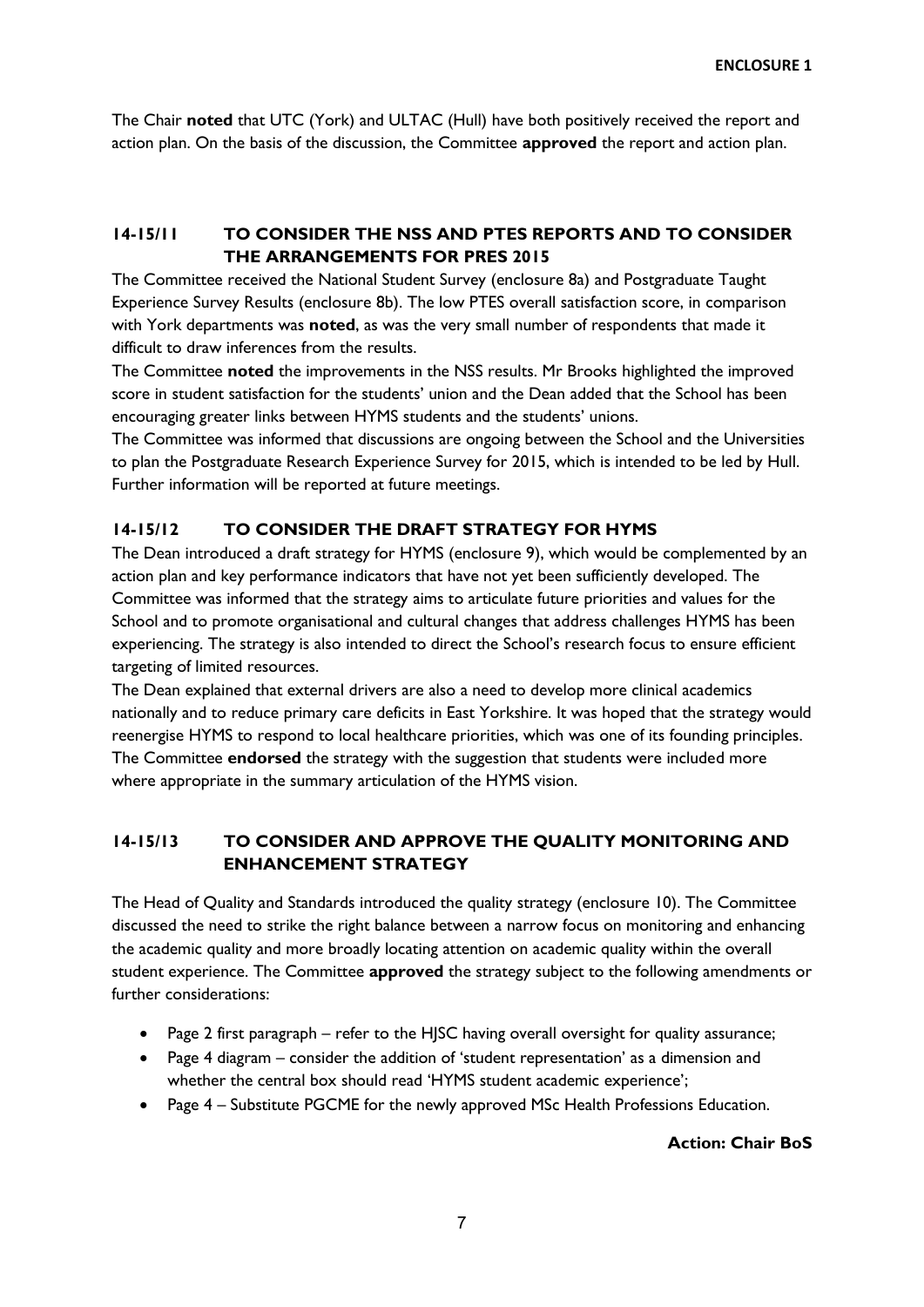# **14-15/14 TO CONSIDER AND APPROVE THE ANNUAL PROGRAMME REVIEW TIMELINE**

The Head of Quality and Standards introduced a timeline that would be followed for the completion of the APR (enclosure 13a), incorporating external examiners' reports. The Committee **noted** that the Head of Quality and Standards had drafted the process in discussion with the Secretary in his capacity as HYMS' quality contact in the ASO at York. The Committee **approved** the timeline.

# **14-15/15 TO RECEIVE A VERBAL UPDTE ON PREPARATIONS FOR THE GMC REVIEW IN NOVEMBER 2014**

The Head of Quality and Standards informed the Committee that preparations for the GMC review were progressing smoothly and in a similar way to how the School approached periodic review. GMC reviewers would visit HYMS at York and Hull on the 24th and 25th November 2014. The Committee **noted** that discussions thus far had not indicated any particular areas of concern from the GMC and that the School was looking forward to the review.

# **14-5/16 TO RECEIVE A VERBAL UPDATE FROM THE RESEARCH STRATEGY COMMITTEE/ POSTGRADUATE RESEARCH BOARD**

(14-15/04(b) also refers). The Chair of the PG Research Board commented on the confusion arising from the Terms of Reference for HJSC regarding the reporting of research activity, activity which had also been summarised in the Dean's report (14-15/07). The Chair **noted** that HJSC should receive an appropriate report on research activity in the School, the form of which should be determined in due course following any required revisions to the Terms of Reference and organisational changes in the School.

## **14-15/17 DATES OF MEETINGS 2014-15**

The Committee **noted** the dates of the next meetings:

- Thursday 29th January 2015, 14.00-16.00
- Thursday 30th April 2015, 10.00-12.00

York: HYMS Building 1st floor meeting room; Hull: Loxley Building 1st floor meeting room